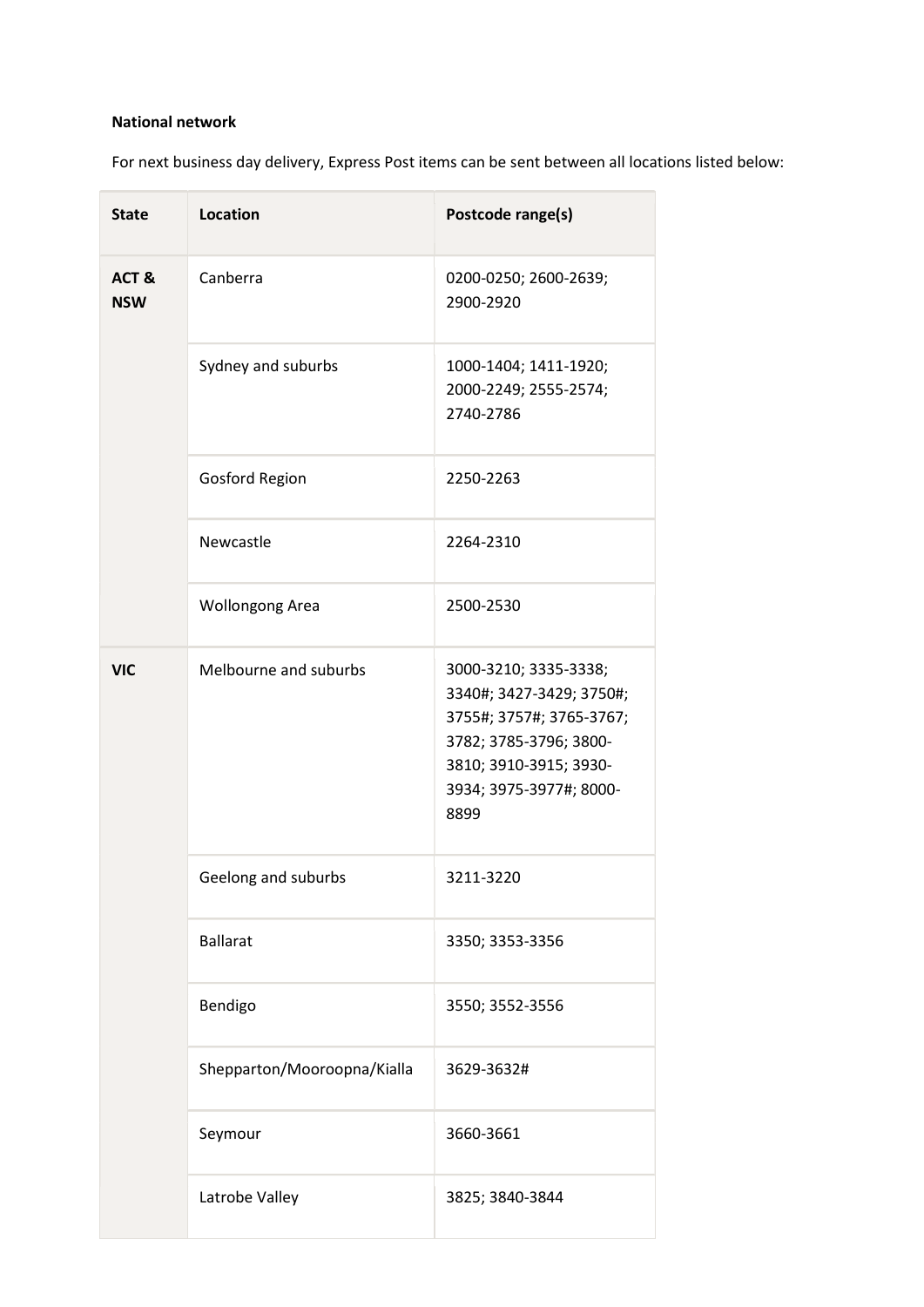| <b>State</b>                           | <b>Location</b>                          | Postcode range(s)                          |
|----------------------------------------|------------------------------------------|--------------------------------------------|
| <b>QLD</b>                             | <b>Brisbane</b>                          | 4000-4209                                  |
|                                        | <b>Gold Coast</b>                        | 2484-2490; 4210-4299;<br>9726; 9728; 9729  |
|                                        | <b>Booval/Ipswich Areas</b>              | 4300-4305                                  |
|                                        | City of Toowoomba                        | 4350; 4352*                                |
|                                        | Strathpine/Caboolture                    | 4500-4510; 4520                            |
|                                        | <b>Sunshine Coast Areas</b>              | 4550-4601                                  |
|                                        | Maryborough City                         | 4650#                                      |
|                                        | Hervey Bay City                          | 4655#                                      |
|                                        | <b>Bundaberg City</b>                    | 4670#                                      |
| <b>SA</b>                              | Adelaide                                 | 5000-5199; 5800-5999                       |
| <b>TAS</b>                             | Hobart area                              | 7000-7019; 7050-7053;<br>7055; 7172#; 7892 |
|                                        | Launceston                               | 7248-7325                                  |
| WA - to<br>Perth<br><b>CBD</b>         | From all above locations to<br>Perth CBD | 6000-6005; 6800-6899                       |
| WA-<br>from<br><b>Perth</b><br>$CBD**$ | Canberra CBD                             | 2600-2601                                  |
|                                        | Sydney CBD                               | 1000-1299; 2000-2009                       |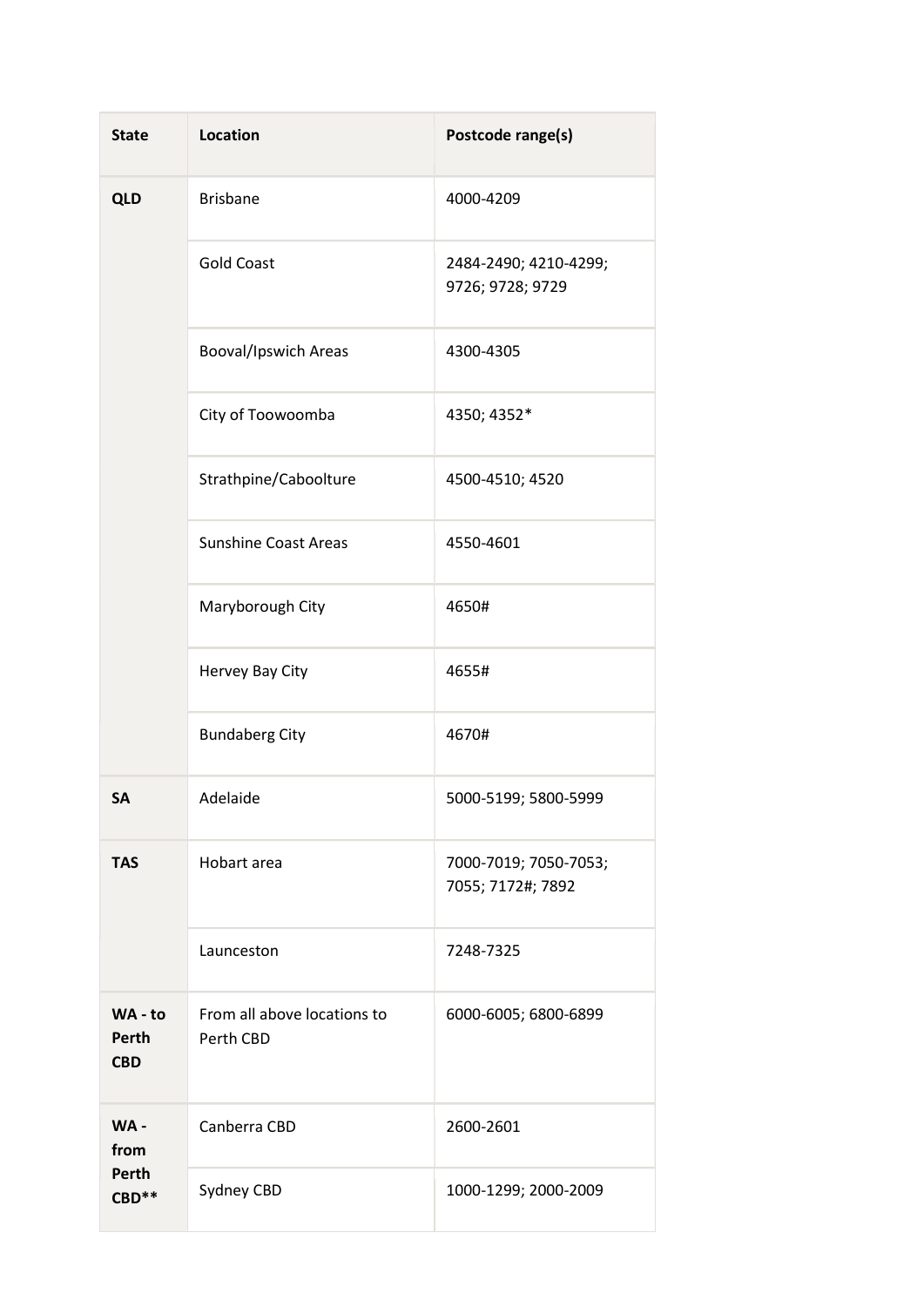| <b>State</b> | Location            | Postcode range(s)    |
|--------------|---------------------|----------------------|
| to           | Melbourne CBD       | 3000-3010; 8000-8010 |
|              | <b>Brisbane CBD</b> | 4000-4004            |
|              | Adelaide CBD        | 5000-5005; 5800-5879 |
|              | <b>Hobart CBD</b>   | 7000-7003            |
|              | Launceston          | 7250                 |

Please note: Perth CBD postcodes are 6000-6005; 6800-6899

### Postcode not listed above? You'll still get fastest possible delivery

Express Post is the best option to send something to another state the quickest way possible. Items sent from or to the locations below will only take 2-3 business days with Express Post, but could take up to 6 business days if you use regular post. Just make sure you're posting your item from within the national network to get faster delivery.

| <b>State</b> | Location                                                              | <b>Postcodes</b>                                                                                                                                                                                                                          |
|--------------|-----------------------------------------------------------------------|-------------------------------------------------------------------------------------------------------------------------------------------------------------------------------------------------------------------------------------------|
| <b>NT</b>    | Darwin                                                                | 0800-0821, 0823-0834, 0870-0871                                                                                                                                                                                                           |
| <b>WA</b>    | Perth suburbs                                                         | 6006-6214, 6900-6999                                                                                                                                                                                                                      |
| <b>QLD</b>   | Cairns, Mackay,<br>Rockhampton,<br>Townsville, other<br>country areas | 4870, 4740, 4700-4701, 48104306-4349,<br>4351-4428, 4486-4487, 4494-4498, 4511-<br>4519, 4602-4649, 4659-4669, 4671-4676,<br>4680, 4700-4703, 4740, 4810-4815, 4817,<br>4818, 4870, 9920-9998                                             |
| <b>NSW</b>   | Country                                                               | 2339, 2341-2347, 2352-2412, 2431-2439,<br>2441, 2443, 2445-2449, 2451-2459, 2462-<br>2469, 2471-2479, 2481-2483, 2642-2648,<br>2651, 2652, 2654-2664, 2673-2675, 2680-<br>2707, 2709-2719, 2731-2739, 2821-2829,<br>2831-2844, 2878, 2879 |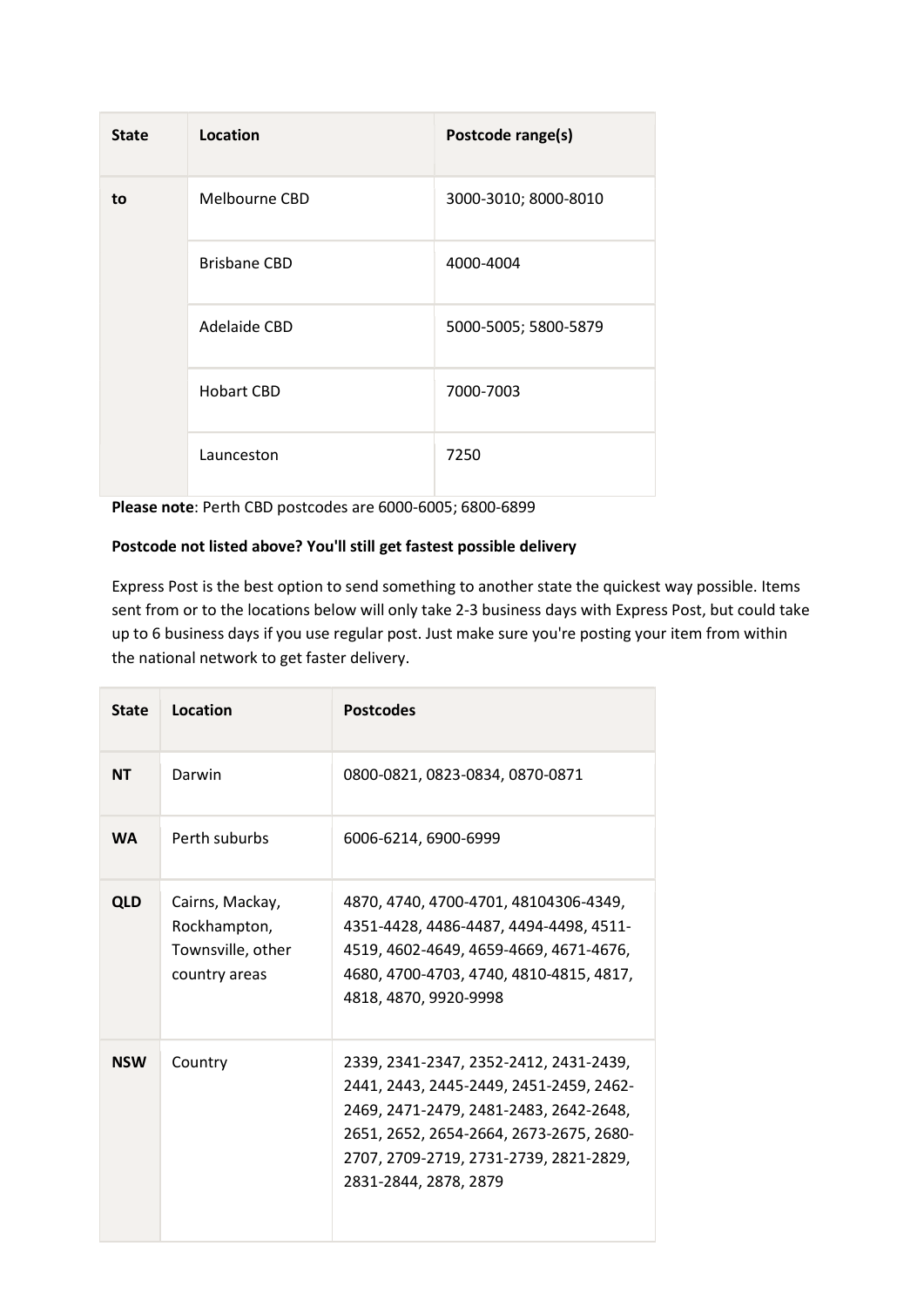### NSW/ACT Network

Next business day delivery from Sydney and suburbs (1000-1404; 1411-1920; 2000-2249; 2555- 2574; 2740-2786) to all locations listed below; and from all locations listed below to Sydney and suburbs.

| <b>Location</b>                                     | <b>Postcodes</b>                                         |
|-----------------------------------------------------|----------------------------------------------------------|
| <b>Sydney and suburbs</b>                           | 1000-1404; 1411-1920; 2000-2249;<br>2555-2574; 2740-2786 |
| Albury/Lavington/Wodonga                            | 2640-2641‡; 2708‡; 3689-3690                             |
| <b>Armidale/University of New</b><br><b>England</b> | 2350-2351                                                |
| <b>Bathurst Region</b>                              | 2787-2810; 2820; 2845-2877                               |
| Casino                                              | 2468; 2470                                               |
| <b>Coffs Harbour</b>                                | 2450                                                     |
| <b>Dubbo</b>                                        | 2830                                                     |
| <b>Gosford Region</b>                               | 2250-2263                                                |
| Goulburn                                            | 2580-2589; 2591-2599                                     |
| <b>Grafton/South Grafton</b>                        | 2460                                                     |
| Griffith                                            | 2680                                                     |
| <b>Kempsey</b>                                      | 2440; 2442                                               |
| <b>Lismore</b>                                      | 2480                                                     |
| <b>Newcastle Region</b>                             | 2264-2338; 2413-2430                                     |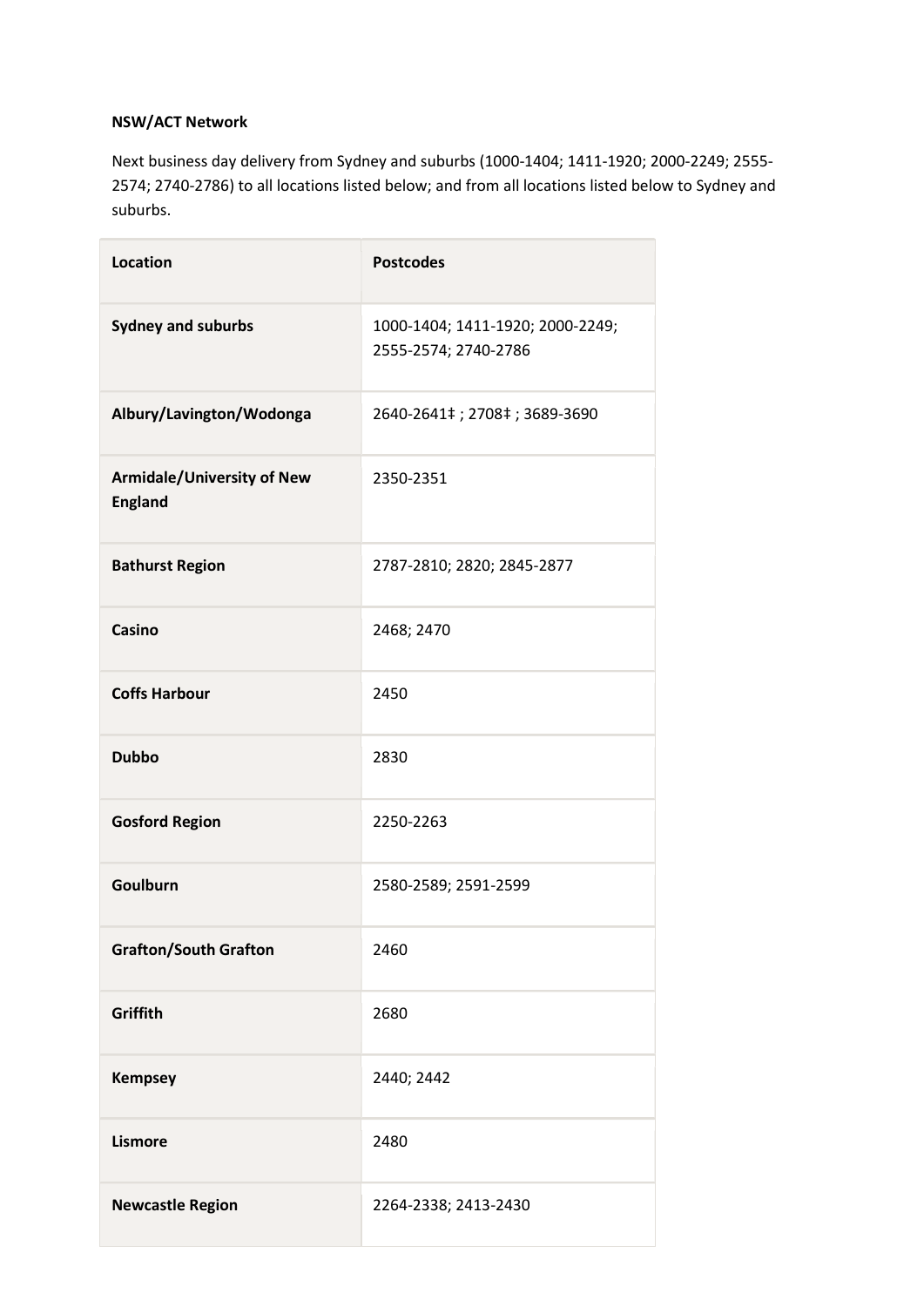| <b>Location</b>                              | <b>Postcodes</b>                                     |
|----------------------------------------------|------------------------------------------------------|
| <b>Port Macquarie</b>                        | 2444                                                 |
| <b>Riverina Region</b>                       | 2590; 2649-2650; 2653; 2665-2672;<br>2678; 2720-2730 |
| <b>Sawtell, Toormina and Boambee</b><br>East | 2452                                                 |
| <b>South Highlands</b>                       | 2575-2579                                            |
| <b>Tamworth</b>                              | 2340; 2348                                           |
| Tweed/Heads/ Murwillumbah                    | 2484-2490                                            |
| <b>Wollongong/South Coast Region</b>         | 2500-2554                                            |

# VIC/TAS Network

| Location                         | <b>Postcodes</b>       |
|----------------------------------|------------------------|
| <b>All locations in Victoria</b> | 3000-3999‡; 8000-8999‡ |
| Albury / Lavington               | 2640-2641; 2708        |

## QLD Network

| Location                                              | <b>Postcodes</b>                         |
|-------------------------------------------------------|------------------------------------------|
| <b>Brisbane and suburbs</b>                           | 4000-4209                                |
| <b>Gold Coast</b>                                     | 4210-4299; 2484-2490;<br>9726; 9728-9729 |
| Goodna/Booval/Ipswich/Boonah/Lockyer<br><b>Valley</b> | 4300-4349                                |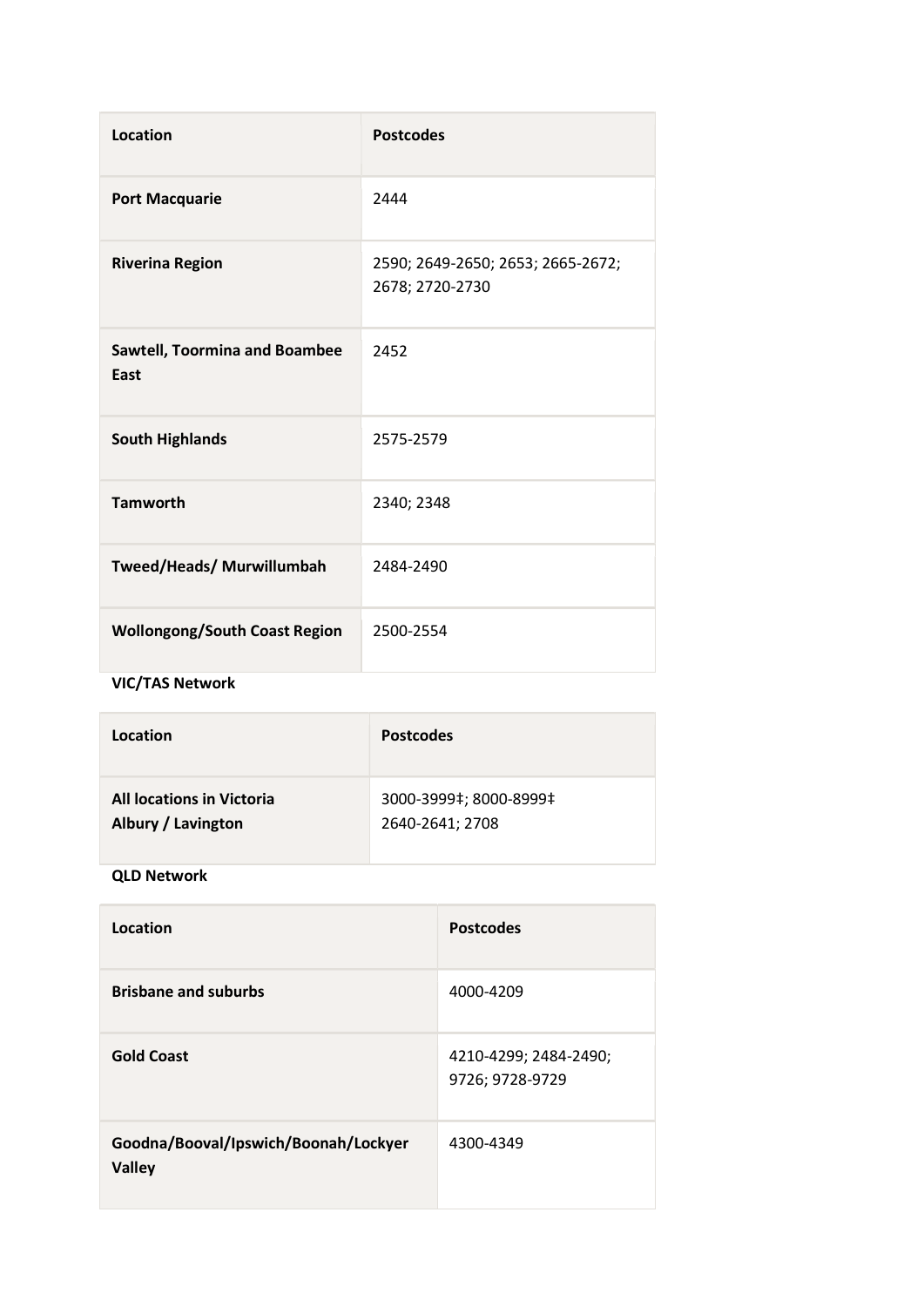| <b>Location</b>                             | <b>Postcodes</b>                                            |
|---------------------------------------------|-------------------------------------------------------------|
| Toowoomba Area‡                             | 4350-4383; 4385-4428;<br>4486-4487; 4494-4498;<br>4602-4618 |
| <b>Strathpine/Caboolture/Sunshine Coast</b> | 4500-4601                                                   |
| Maryborough/Burnett/Bundaberg               | 4619-4676‡                                                  |
| Gladstone                                   | 4680#                                                       |
| Rockhampton/Yeppoon                         | 4700; 4701; 4702†; 4703                                     |
| <b>Mackay</b>                               | 4740#                                                       |
| <b>Townsville/Bluewater</b>                 | 4810-4815; 4817; 4818#                                      |
| <b>Cairns</b>                               | 4870#                                                       |
| Casino                                      | 2470#                                                       |

### WA state network

Next business day delivery from Perth CBD and suburbs (6000-6214; 6800-6999) to all locations listed below; and from all locations listed below to Perth CBD and suburbs.

| Location                                                                                                                                                                                                                                                                                                         | <b>Postcodes</b>        |
|------------------------------------------------------------------------------------------------------------------------------------------------------------------------------------------------------------------------------------------------------------------------------------------------------------------|-------------------------|
| <b>Perth and suburbs</b>                                                                                                                                                                                                                                                                                         | 6000-6214;<br>6800-6999 |
| Many country centres including Albany, Augusta, Bunbury,<br>Busselton, Esperance, Geraldton, Kalbarri, Kalgoorlie,<br>Karratha, Katanning, Leinster, Leonora, Manjimup,<br>Margaret River, Menzies, Merredin, Moora, Mullewa,<br>Narrogin, Norseman, Port/South Hedland, Ravensthorpe,<br>Roebourne and Walpole‡ |                         |